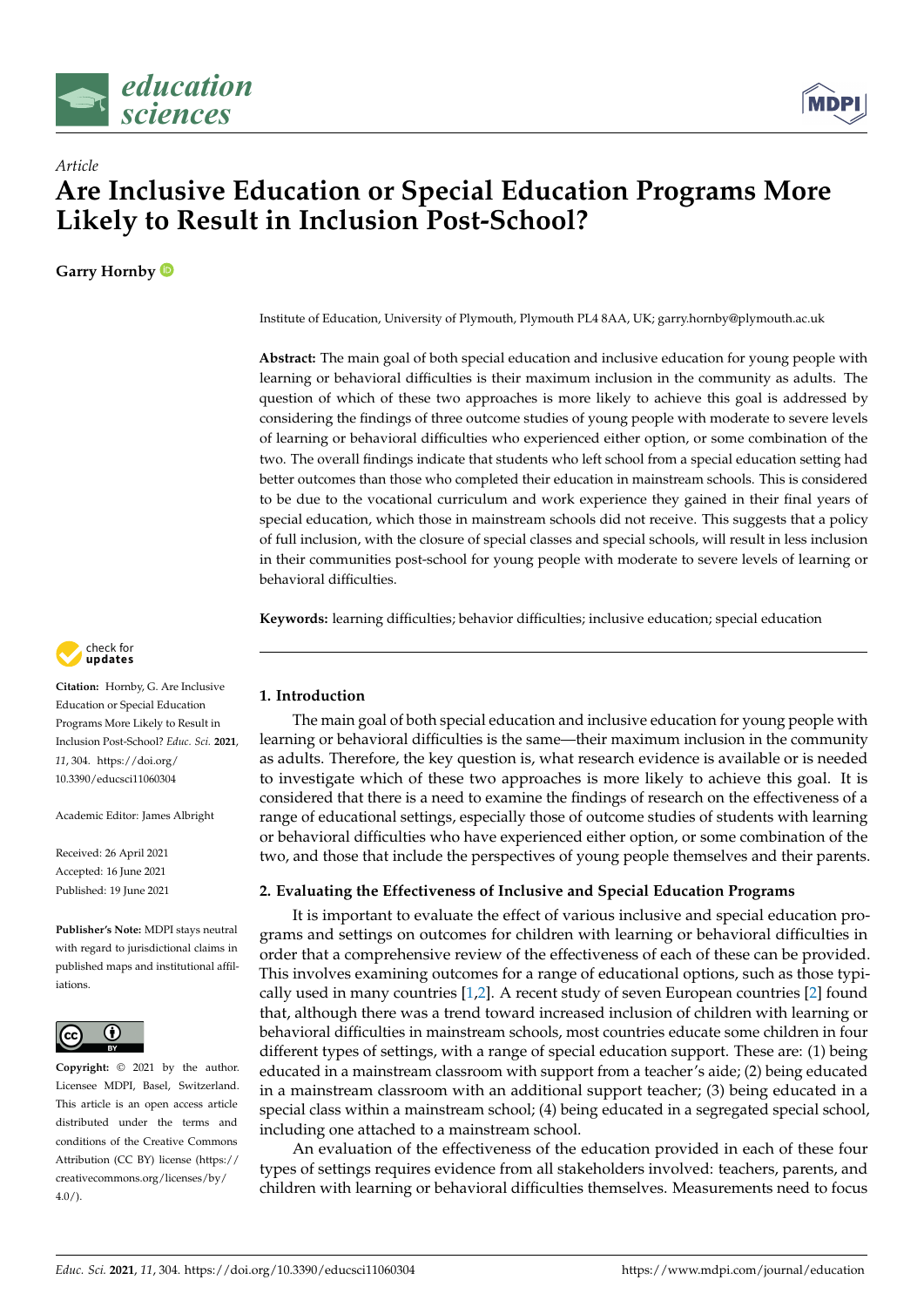on parents' expectations of and satisfaction with children's education settings. They also must include teachers' attitudes toward inclusion and their views regarding the extent to which they can effectively provide for children with learning or behavioral difficulties in their classes. In addition, measurements may include the views and achievements of children with learning or behavioral difficulties, both in the short term and with regard to long-term outcomes, which, in the final analysis, are the most relevant to the overall education goal of inclusion in their communities post-school. A summary of the research on the three different types of stakeholder views are outlined below.

## *2.1. Research on Views of Parents*

The findings of research on parents' views of special education and inclusive education programs suggest that they are neither overwhelmingly for nor against the practice of inclusion [\[3\]](#page-6-2). Parents sometimes prefer that their children with learning or behavioral difficulties are educated in separate special education settings, while, at other times, they prefer more inclusive placements. Thus, a policy of full inclusion that requires the uniform requirement of placing all children with learning or behavioral difficulties in mainstream classrooms is certain to override the preferences of some parents and deny them the right to choose what they consider to be the most appropriate educational setting for their children. This was the case with a mother of two autistic children who asked the author for advice when the state of Queensland in Australia, where they lived, was about to adopt a policy of full inclusion, closing special schools, meaning that the only option was to attend mainstream schools, which she considered would not work for her children. One option she was considering was to move to the state of Victoria, where the education policy is for both mainstream and special schools to be available and to collaborate with one another.

## *2.2. Research on the Views of Teachers*

The findings from numerous reviewed studies indicate that many teachers have a critical view of inclusion, as envisioned under the *full inclusion* policy stated in Article 24 of the United Nations Convention on the Rights of Persons with Disabilities (UNCRPD) General Comment Number Four [\[3,](#page-6-2)[4\]](#page-6-3). Empirical research with teachers highlights the necessity for special education expertise, in addition to general teacher training, in order to teach children with learning or behavioral difficulties in inclusive classrooms. Gilmour [\[5\]](#page-6-4) states that general education teachers are typically inadequately prepared to meet the educational needs of many children with learning or behavioral difficulties. Of critical importance for teachers is the availability of support, most often teacher-aides, and appropriate resources in the classroom. Without a guaranteed support system, the attitudes of the majority of teachers toward inclusion tends to be cautious, if not negative.

## *2.3. Views of Young People with Learning or Behavioral Difficulties*

The views of children with learning or behavioral difficulties should be taken into account when deciding on where they are best educated. Following placement, their views should be sought with regard to whether they are satisfied with the education they are receiving [\[6\]](#page-6-5). The views of young people after they leave school, looking back on their experiences, are rarely sought but are of great importance, as is illustrated by a study of young people who attended a residential special school for children with emotional or behavioral difficulties, which is discussed later [\[7](#page-6-6)[,8\]](#page-6-7). Those young people were overwhelmingly positive about their experiences at the residential special school but consistently negative about their experiences at the mainstream schools they attended following their time in the special school.

# *2.4. Short-Term Achievement of Children with Learning or Behavioral Difficulties*

While at school, it is important to assess the development of academic skills, especially literacy and numeracy, social skills, such as relating to others, and daily living skills. Recent studies have shown that special education interventions can be effective in meeting the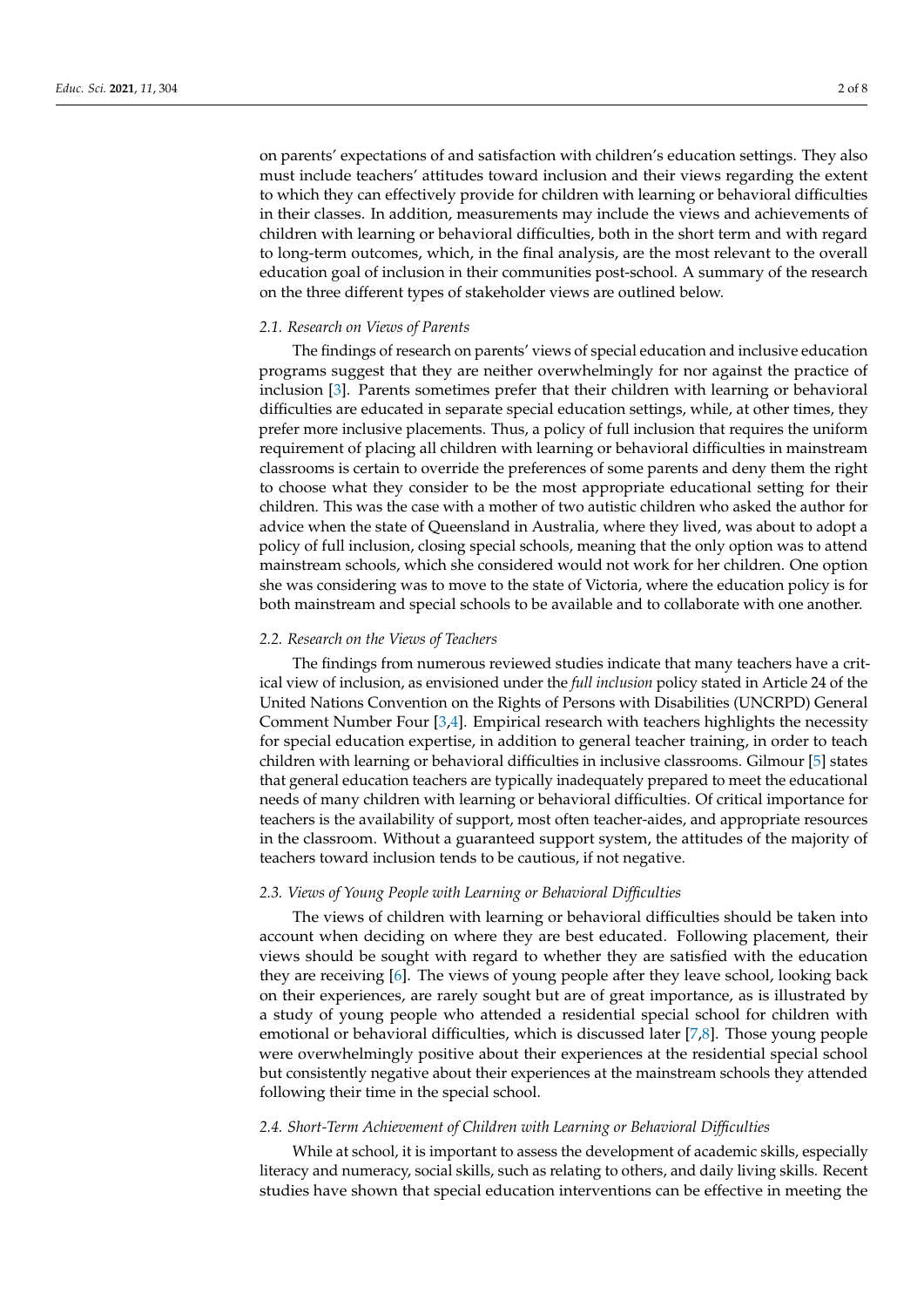needs of children with learning or behavioral difficulties in order to help them develop academic skills [\[9](#page-6-8)[,10\]](#page-6-9), whereas Wilcox [\[11\]](#page-6-10) reports on several studies which found that students in inclusive classrooms made less academic progress than those who received specialized interventions. In another review, Gilmour [\[5\]](#page-6-4) reported on a study which found that a special education intervention was more effective than inclusive education in improving the mathematics skills of children with learning difficulties. Cook and Cook [\[12\]](#page-6-11) reviewed highly cited studies and reviews of research on the efficacy of inclusive education and concluded that claims that inclusion is typically more effective than special education interventions are not justified based on a rigorous evaluation of the research evidence.

## *2.5. Long-Term Outcomes for Children with Learning or Behavioral Difficulties*

Long-term outcomes, examining the extent to which young people with learning or behavioral difficulties are included in their communities after leaving school, are by far the most important measures to be concerned with because they evaluate the extent to which the major goal of their education, inclusion in the community post-school, has been achieved. Three studies that the author has been involved with provide evidence about the outcomes of special education and inclusive education. Two of the studies involved young people with intellectual disabilities, referred to as having moderate learning difficulties (MLD), and one involved young people with emotional and behavioral difficulties (EBD). These are discussed below. The first is an anecdotal report of a case study of teenagers with MLD taught in a secondary school special class in New Zealand, who left school from the special class in the mid-1970s. The second is a follow-up study of young people with MLD in the North of England in the 1990s. In this study, participants were admitted to mainstream schools for the last few years of their schooling, after being in special schools for most of their school lives. The third is a follow-up study of graduates of a residential special school for children with EBD in New Zealand in the 1990s, who transferred back to mainstream schools after an average of 18 months at the special school.

#### **3. Methodology**

The methodology employed is a comparative analysis of the findings of three longterm follow-up studies of young people with special needs that the author was involved with over a period of 30 years. The purpose of this analysis is to be able to compare the outcomes of these examples of special education and inclusive education interventions in terms of the levels of inclusion achieved in their communities post-school for the young people involved.

## **4. Findings**

#### *4.1. Case Study of a Special Class in New Zealand*

For three years, from 1974 to 1976, the author taught young people aged 14 to 16 years in a special class for young people with MLD within a mainstream secondary school in New Zealand. A social and vocational training curriculum was used, with those in the second year of the two-year program spending one day per week in 'work experience' jobs, organized and supervised by the class teacher. The focus of work in the classroom was on functional academics, daily living skills, social skills and vocational skills. They did not follow the academically focused New Zealand National Curriculum, but instead followed a curriculum designed to match their needs. Special class activities included: class discussions, problem solving and role play of challenging situations; functional reading, such as completing application forms and finding information from newspapers; using listening posts to learn the Road Code in order to obtain their driving licenses; work simulations using a production line; shopping for ingredients and cooking lunch in groups of three; playing table tennis in the classroom for social skill development; trips to the city to observe people at work, attend films and gain independence; work experience one day per week in the second year to develop vocational skills.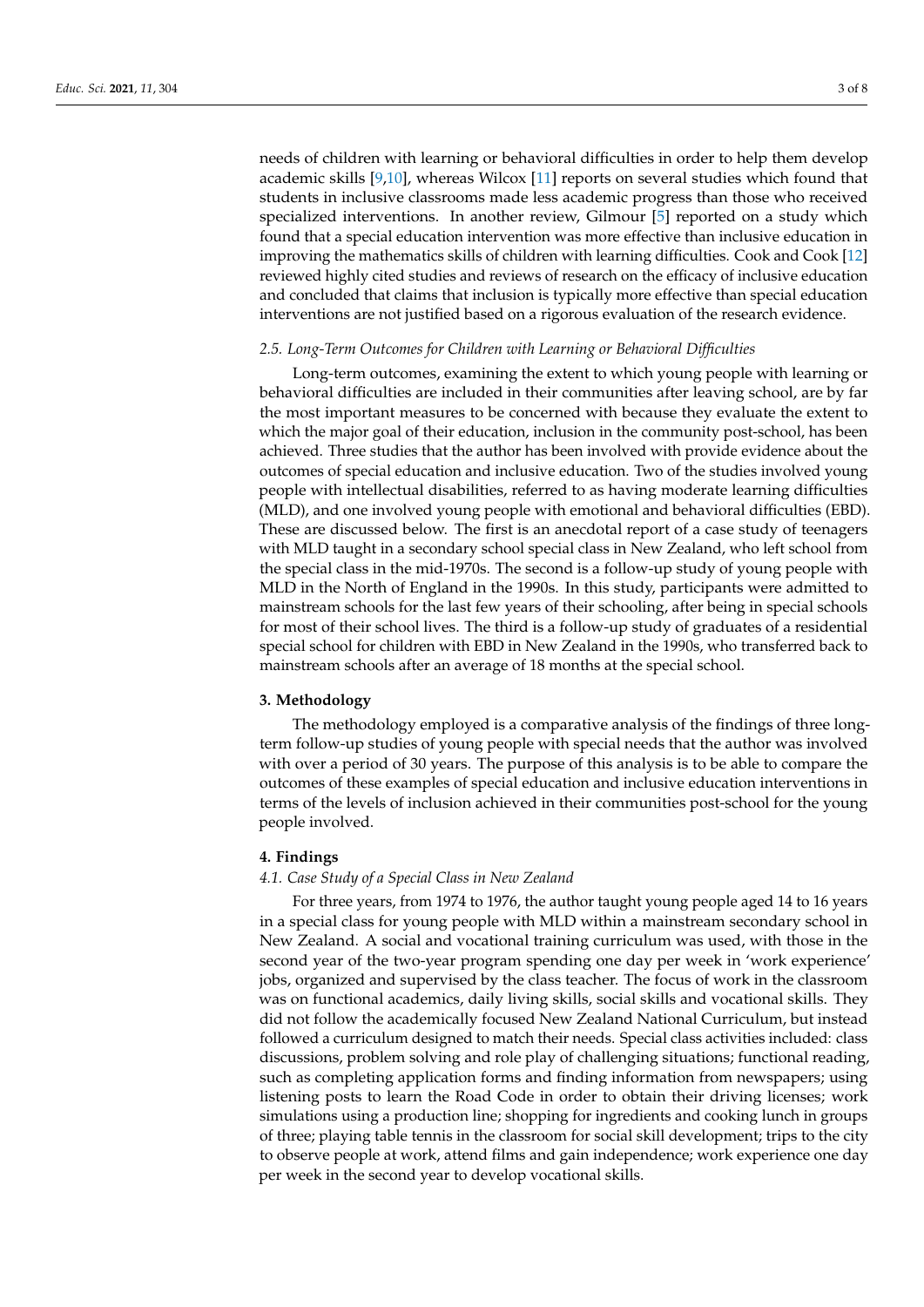Outcomes of the Special Class Experience

Over the three years the author taught the special class, out of the 30 young people who left school, 28 acquired jobs in open employment and only two went to sheltered workshops. Many were employed in the jobs they worked at in their one day per week of work experience. The author was able to carry out some informal follow-up until around three years after those he taught had left the school and found that the special class graduates typically kept their jobs or acquired new ones. Few were unemployed and several had managed to purchase their own cars. These anecdotal findings supported the view that a vocational curriculum, including work experience, in the last years of school for young people with MLD, helped them gain employment and achieve a good quality of life. Similar findings have been reported in studies and reviews of research on this issue [\[13](#page-6-12)[–15\]](#page-6-13), confirming that vocational curricula and work experience are key factors in achieving positive outcomes for these young people.

## *4.2. Follow-Up Study of Young People with MLD in the UK*

A study was conducted with an ex-principal of a special school, who had been employed to close a special school for children with moderate learning difficulties (MLD) in the North of England, by way of transferring all of the young people to mainstream schools [\[6,](#page-6-5)[16\]](#page-6-14). Twenty-nine young people were transferred from a special school for young people with MLD to mainstream schools, with teacher-aide support organized by the principal. The first part of the study involved interviews conducted by the principal with the young people and their parents after their transfer to mainstream schools [\[6\]](#page-6-5). These were followed-up by more interviews several years later, once all the young people had finished school, and they were at an average age of 22 years [\[16\]](#page-6-14). Out of the 29 young people, 24 were located and interviewed [\[6\]](#page-6-5). They had spent an average of seven years at the special school and an average of three years in mainstream schools following this to complete their education. All of the young people had followed a mainly academic curriculum in their mainstream schools, although some were placed in a special class and some of these were able to participate in work experience. Eleven out of the 12 who were in a special class within a mainstream school saw their transfer positively, compared with only four out of the 12 who were transferred into mainstream classes, while eight saw it negatively. This difference was also found in their parents' views, with more parents of children transferred to the special class satisfied with this placement than those whose children had been placed in mainstream classrooms.

#### Outcomes at Average Age of 22 Years

In the second round of interviews, conducted when the young people had reached an average age of 22 years, 17 out of the 24 young people were unemployed, and only three were working full-time [\[16\]](#page-6-14). Eight out of the nine who had held jobs at some stage after leaving school had participated in work experience at secondary school, or at a Further Education College, compared with only four out of the 15 who had not had any work experience. Out of the 24 interviewed, 17 were living with their parents, while only four were living independently of their parents. Sixteen out of the 24 were on a severe disability allowance, which meant they were deemed unable to be employed. This shocked the ex-principal who had organized their transfer to mainstream schools, as he considered that most of them should have been able to find jobs given what he knew about them. Their outcomes were considered very poor and extremely alarming to the ex-principal.

#### *4.3. Follow-Up of Young People at a Residential Special School for EBD in New Zealand*

Twenty-nine out of the 51 young people (and/or their parents) who attended a residential special school for children with emotional or behavioral difficulties (EBD) in New Zealand between 1989 to 1992 were interviewed ten to 14 years after they left school [\[7](#page-6-6)[,8\]](#page-6-7). Criteria for entry to the school included having at least an average IQ, along with a level of emotional or behavioral difficulties that could not be coped with in a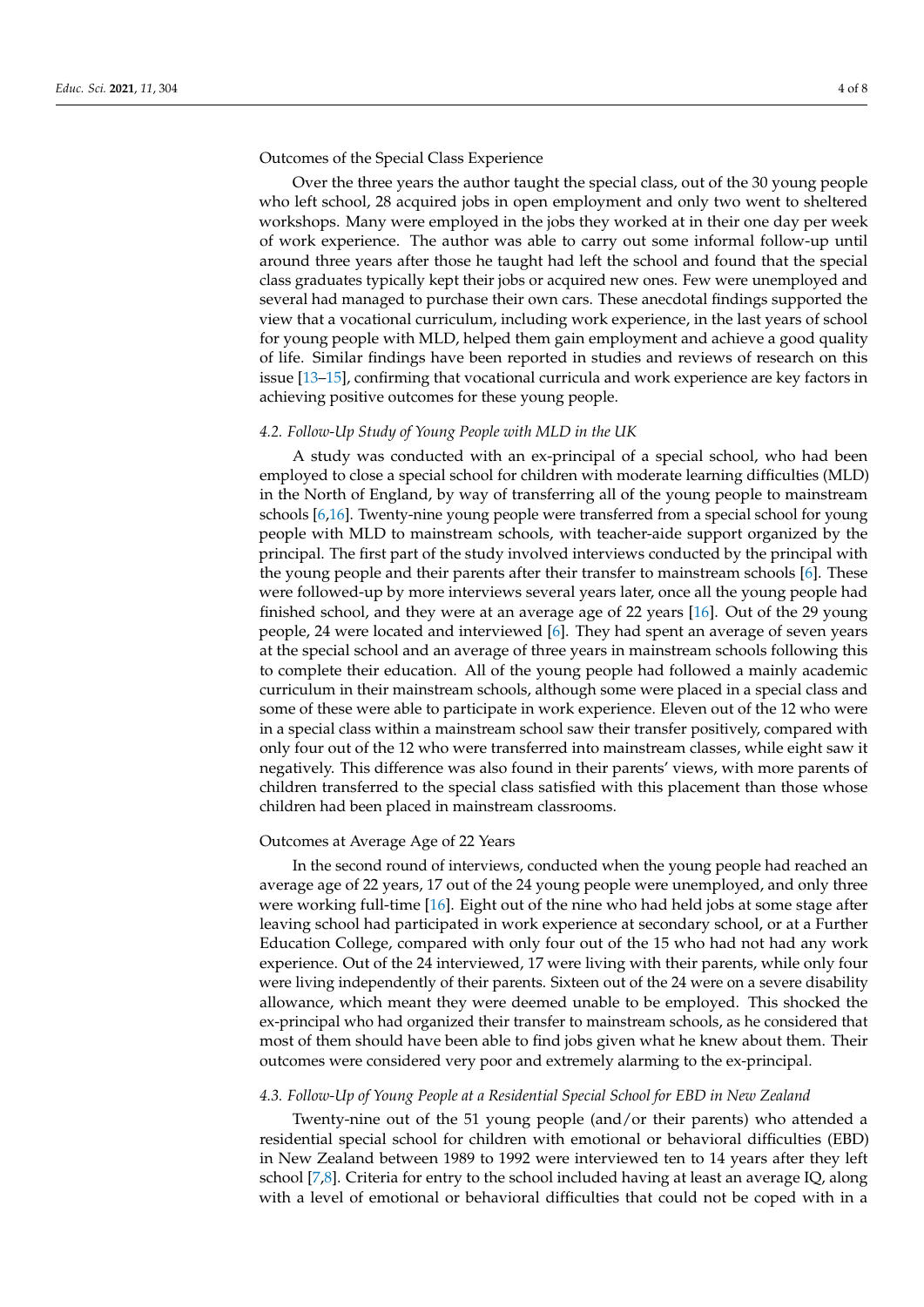mainstream school. The length of time they attended the special school ranged from 10 to 30 months, with an average of 18 months. Government policy at that time was to have a maximum of 24 months at the school, and then be transferred to mainstream schools for the remainder of their schooling. When transferred back to mainstream schools, they had transition plans and visits from special school staff for the first year, but the reported feedback on this indicated that the implementation of this advice by schools was poor. When interviewed, they were aged between 21.7 and 27.5 years, with an average of 24 years.

### Outcomes at an Average Age of 24 Years

The outcomes of the interviews conducted indicated that 27 out of the 29 participants left school with no qualifications whatsoever [\[7\]](#page-6-6). Of the 29, 17 left school before the legal age for leaving school, which, at that time, was 16 years of age. Nine of the 29 were working full-time, and six were working part-time at the time of interview. Four out of the 29 were in jail at the time of the interview and nineteen of the 29 reported that they had criminal records. Eleven of the 29 were in de facto marital relationships but none were married.

The participants were overwhelmingly positive about their experiences at the special school [\[8\]](#page-6-7). They commented on how they had been helped with their learning difficulties and enabled to achieve more academically and to manage their behavior better, whereas participants were consistently negative about their experiences at the mainstream schools they had attended after their time at the special school. They particularly noted the bullying they had experienced from other children and the labelling and lack of understanding they experienced from mainstream school teachers.

#### **5. Conclusions**

The positive outcomes of young people with MLD taught in a secondary school special class in New Zealand stand in contrast to the poor outcomes from the follow-up research conducted with young people with MLD in the UK who had attended a special school and then were transferred to mainstream schools for the final years of their schooling. The contrasting findings suggest that the young people who left school directly from the special class in the mainstream school were more successful when it came to being included in their communities post-school than those who had left school from the mainstream schools they had been transferred into for their last few years of schooling. It is inferred that this finding is related to the difference in curricula that these young people experienced during their final years of schooling. The New Zealand special class program had a vocational curriculum, including work experience, as outlined above, whereas, because of the transfer to mainstream schools, the UK sample followed a mainly academic curriculum with only a few of the students having had the opportunity to participate in work experience. The special school that these young people were transferred out of had had a mainly vocational curriculum, including work experience in the final two years, but because they were transferred to mainstream schools for the last few years of their schooling, the young people in this study were not able to benefit from this.

The poor educational attainments but positive views of most young people with EBD about their time at the residential special school in New Zealand contrasted sharply with the negative views of all of them about their time in mainstream schools. This suggests that the transfer back to mainstream schools to finish their schooling was counter-productive. Apparently, the gains they made during their time at the special school were not continued after they transferred back to mainstream schools to complete their education. This is evidenced by the high numbers of these young people who dropped out of their mainstream school as soon as they could. These findings are supported by international research reporting disappointing outcomes for children with learning or behavioral difficulties who had been in inclusive settings at the secondary school level [\[5](#page-6-4)[,12](#page-6-11)[,17,](#page-6-15)[18\]](#page-6-16).

It is realized that the three studies described in this article are small-scale studies conducted without the use of control or comparison groups, in changing contexts over many years, which, to some extent, rely on the interpretations of the author who was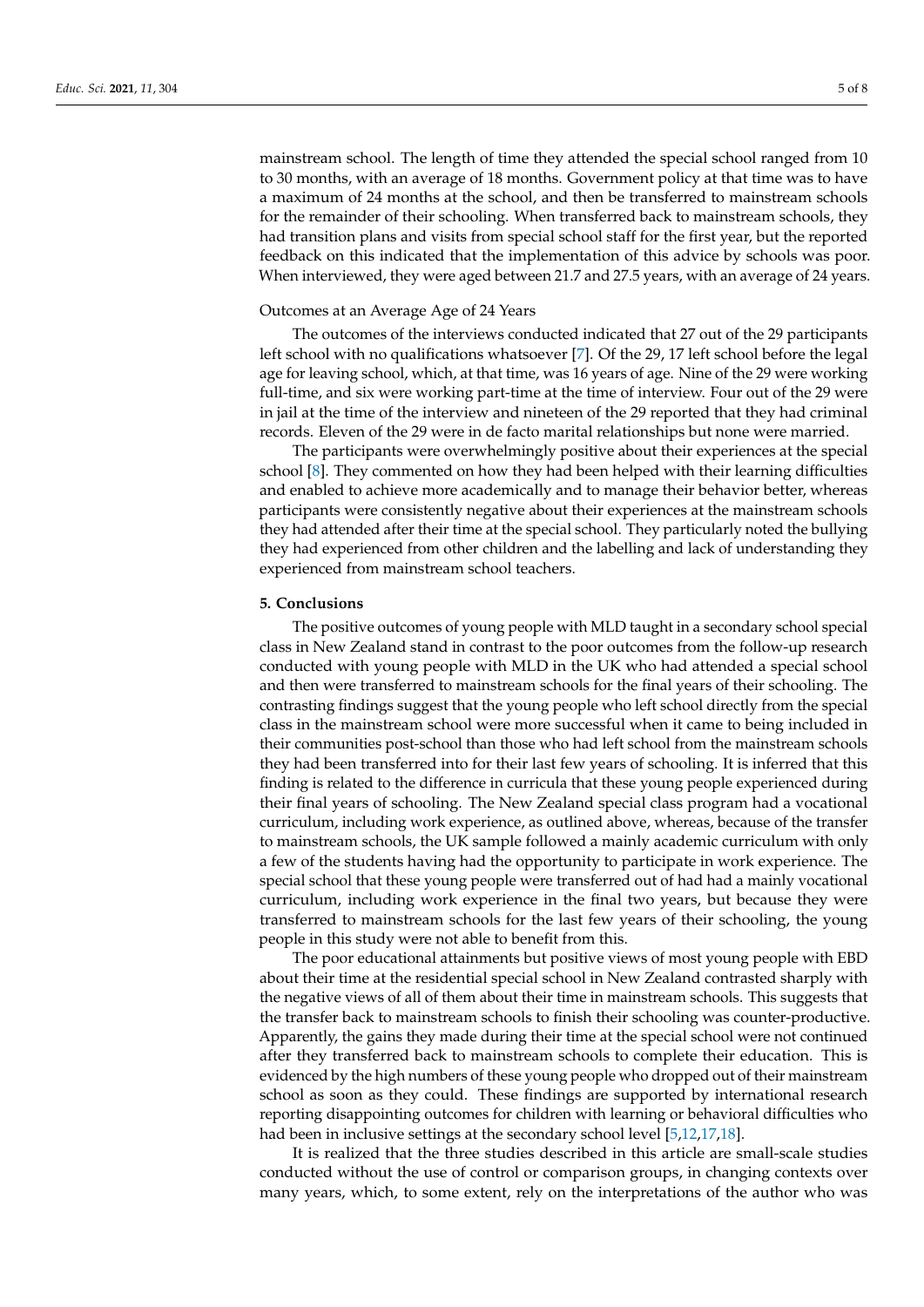involved with them. Therefore, the overall findings must be viewed tentatively and, furthermore, rigorously designed studies should be conducted before definitive conclusions can be drawn.

However, the tentative overall conclusion that could be considered from these three studies is that effective specialized instruction, vocational curricula and work experience, as part of a planned transition from school to post-school life, are of greater importance for optimizing outcomes for young people with moderate to severe levels of learning or behavioral difficulties than simply being included in mainstream secondary schools that are attempting to be as inclusive as possible. If this is indeed the case, then it is important to question the current international trend towards the closing down of special classes and schools in favour of including young people with moderate to severe levels of learning or behavioral difficulties in mainstream classrooms.

#### *The Long-Term Negative Impact of Inclusion*

Secondary school special classes like the one the author taught in during the 1970s have now been closed in line with the New Zealand Government policy of creating inclusive schools. Therefore, students with MLD now have no option but to attend mainstream schools, where, in most cases, they will not be receiving the vocational preparation and work experience that would help them find jobs and become as independent as possible when they leave school. The special school for young people with MLD in the North of England that was closed to facilitate the transfer of its pupils to mainstream schools subsequently re-opened as a school for young people with EBD, meaning that young people with MLD in that area of the country have continued to have no access to a special school. Additionally, despite the residential special school in New Zealand, whose graduates participated in the above study, continuing to receive positive evaluations of its effectiveness in helping children with EBD from education officials, it was closed a few years after the research was conducted in a government cost-cutting exercise, justified by the philosophy of inclusion.

Once these special classes and schools are closed down, instead of receiving the specialized education that they appear to benefit from, many young people with MLD and EBD have no alternative but to attend mainstream schools. This has come about mainly because of the ideology of inclusion, without any plans for evaluating the outcomes of this policy or of alternative options. Therefore, it seems that, despite the weight of evidence found in this review from the three studies, indicating that these types of special education programs were more effective in helping young people achieve inclusion in their communities post-school, they are no longer available and the only option for young people with moderate to severe learning or behavioral difficulties is now one of full inclusion, which the evidence suggests is the less effective option of the two.

Given the above findings, it is suggested that a more effective approach for optimizing post-school inclusion in their communities for young people with MLD and EBD than inclusion in mainstream classrooms is one of Inclusive Special Education [\[19](#page-7-0)[,20\]](#page-7-1). This includes a range of program options rather than the only possibility being placement in mainstream classrooms. The theory of inclusive special education (ISE) is a combination of the philosophy, values and practices of inclusive education with the interventions, strategies and procedures of special education [\[19\]](#page-7-0). ISE provides a vision and guidelines for policies, procedures and teaching strategies that provide effective education for all children with learning or behavioral difficulties, whether they are in inclusive schools, special classes or special schools.

The key aspects of ISE are as follows: making available a continuum of placements, from mainstream classes to special schools; educating as many children with learning or behavioral difficulties as appropriate in mainstream schools; ensuring that education is provided in the most appropriate setting throughout children's entire school lives, with regular assessment data used to trigger transfers between different types of settings when required; collaborating and sharing expertise between mainstream and special classes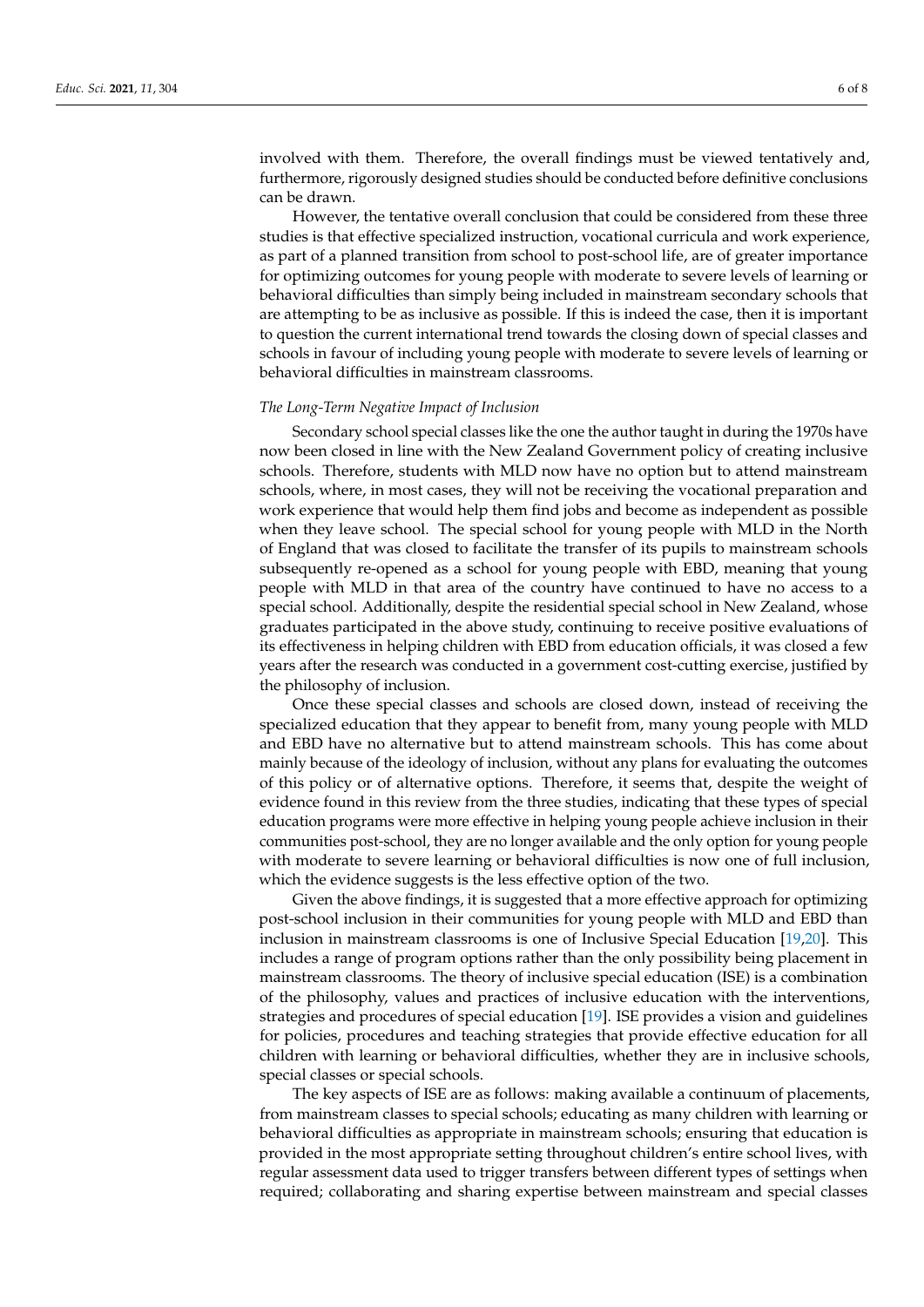and schools; using evidence-based practices from both special education and inclusive education; and effective organization and use of resources within all schools to meet the needs of young people with learning or behavioral difficulties.

It is considered that evaluating the effectiveness of different types of education programs in achieving inclusion in the community post-school for young people with learning or behavioral difficulties is a necessity [\[17\]](#page-6-15). This needs to include the views of parents and teachers, as well as an assessment of young people's views and their short and long-term outcomes in various educational settings, such as mainstream classrooms, special classes or special schools [\[3\]](#page-6-2). This is considered to be the best way of evaluating the quality of the education that young people with learning or behavioral difficulties are receiving, and of gaining feedback in order to continuously improve outcomes, as well as evaluating the cost effectiveness of the various settings and programs used.

**Funding:** This research received no external funding.

**Institutional Review Board Statement:** Not Applicable as article is based on previously published studies and the author's recollections.

**Data Availability Statement:** Further details of the data reported in the three case studies can be obtained from the published articles on them cited in this article, or from the author.

**Conflicts of Interest:** The author declares that there are no conflict of interest.

#### **References**

- <span id="page-6-0"></span>1. Ianes, D.; Demo, H.; Dell'Anna, S. Inclusive education in Italy. *Prospects* **2020**, *49*, 249–263. [\[CrossRef\]](http://doi.org/10.1007/s11125-020-09509-7)
- <span id="page-6-1"></span>2. Buchner, T.; Shevlin, M.; Donovan, M.; Gercke, M.; Goll, H.; Šiška, J.; Janyšková, K.; Smogorzewska, J.; Szumski, G.; Vlachou, A.; et al. Same Progress for All? Inclusive Education, the United Nations Convention on the Rights of Persons with Disabilities and Students with Intellectual Disability in European Countries. *J. Policy Pr. Intellect. Disabil.* **2021**, *18*, 7–22. [\[CrossRef\]](http://doi.org/10.1111/jppi.12368)
- <span id="page-6-2"></span>3. Kauffman, J.M.; Ahrbeck, B.; Anastasiou, D.; Badar, J.; Crockett, J.B.; Felder, M.; Hallahan, D.P.; Hornby, G.; Lopes, J.; Pullen, P.C.; et al. Parents' and educators' perspectives on inclusion of students with disabilities. In *New Directions in Inclusive Education: Perspectives, Realities, and Research*; Boyle, C., Allen, K., Eds.; Springer: New York, NY, USA, 2021.
- <span id="page-6-3"></span>4. Hyatt, C.; Hornby, G. Will UN Article 24 lead to the demise of special education or to its re-affirmation? *Support Learn.* **2017**, *32*, 288–304. [\[CrossRef\]](http://doi.org/10.1111/1467-9604.12170)
- <span id="page-6-4"></span>5. Gilmour, A. Has inclusion gone too far? *Education Next*. 2018. Available online: [https://www.educationnext.org/has-inclusion](https://www.educationnext.org/has-inclusion-gone-too-far-weighing-effects-students-with-disabilities-peers-teachers/)[gone-too-far-weighing-effects-students-with-disabilities-peers-teachers/](https://www.educationnext.org/has-inclusion-gone-too-far-weighing-effects-students-with-disabilities-peers-teachers/) (accessed on 5 April 2021).
- <span id="page-6-5"></span>6. Hornby, G.; Kidd, R. Transfer from special to mainstream—Ten years later. *Br. J. Spec. Educ.* **2001**, *28*, 10–17. [\[CrossRef\]](http://doi.org/10.1111/1467-8527.t01-1-00198)
- <span id="page-6-6"></span>7. Hornby, G.; Witte, C. Follow-up study of ex-students of a residential school for children with emotional and behavioral difficulties in New Zealand. *Emot. Behav. Diffic.* **2008**, *13*, 79–93. [\[CrossRef\]](http://doi.org/10.1080/13632750802027598)
- <span id="page-6-7"></span>8. Hornby, G.; Witte, C. Looking back on school -views of their education of adult graduates of a residential special school for children with emotional and behavioral difficulties. *Br. J. Spec. Educ.* **2008**, *35*, 102–107. [\[CrossRef\]](http://doi.org/10.1111/j.1467-8578.2008.00380.x)
- <span id="page-6-8"></span>9. Hurwitz, S.; Perry, B.; Cohen, E.D.; Skiba, R. Special Education and Individualized Academic Growth: A Longitudinal Assessment of Outcomes for Students with Disabilities. *Am. Educ. Res. J.* **2019**, *57*, 576–611. [\[CrossRef\]](http://doi.org/10.3102/0002831219857054)
- <span id="page-6-9"></span>10. Schwartz, A.E.; Hopkins, B.G.; Stiefel, L. The Effects of Special Education on the Academic Performance of Students with Learning Disabilities. *J. Policy Anal. Manag.* **2021**, *40*, 480–520. [\[CrossRef\]](http://doi.org/10.1002/pam.22282)
- <span id="page-6-10"></span>11. Wilcox, G. Is full inclusion the answer for all? In *Inclusive Education–Unity in Diversity*; Głodkowska, J., Ed.; Wydawnictwo Akademii PedagogikiSpecjalnej: Warsaw, Poland, 2020; pp. 137–149. Available online: [http://www.aps.edu.pl/media/2393471/](http://www.aps.edu.pl/media/2393471/inclusive_education_internet.pdf.) [inclusive\\_education\\_internet.pdf.](http://www.aps.edu.pl/media/2393471/inclusive_education_internet.pdf.) (accessed on 20 February 2021).
- <span id="page-6-11"></span>12. Cook, B.G.; Cook, L. An examination of highly cited research on inclusion. In *On Educational Inclusion: Meanings, History, Issues and International Perspectives*; Kauffman, J.M., Ed.; Routledge: New York, NY, USA, 2020; pp. 130–159.
- <span id="page-6-12"></span>13. Blackorby, J.; Wagner, M. Longitudinal postschool outcomes of youth with disabilities: Findings from the National Longitudinal Transition Study. *Except. Child.* **1996**, *62*, 399–414. [\[CrossRef\]](http://doi.org/10.1177/001440299606200502)
- 14. Malkani, R. Investigating the opportunities provided for young adults with special education needs and disabilities (SEND) to prepare for adulthood in a city in England. *Support Learn.* **2021**, *36*, 238–257. [\[CrossRef\]](http://doi.org/10.1111/1467-9604.12353)
- <span id="page-6-13"></span>15. Phelps, L.A.; Hanley-Maxwell, C.H. School to work transitions for youth with disabilities: A review of outcomes and practices. *Rev. Educ. Res.* **1997**, *67*, 197–226. [\[CrossRef\]](http://doi.org/10.3102/00346543067002197)
- <span id="page-6-14"></span>16. Kidd, R.; Hornby, G. Transfer from Special to Mainstream. *Br. J. Spec. Educ.* **2007**, *20*, 17–19. [\[CrossRef\]](http://doi.org/10.1111/j.1467-8578.1993.tb00022.x)
- <span id="page-6-15"></span>17. Hornby, G. The Necessity for Coexistence of Equity and Excellence in Inclusive and Special Education. In *Oxford Research Encyclopedia of Education*; Oxford University Press: Oxford, UK, 2020.
- <span id="page-6-16"></span>18. Kauffman, J.M.; Hornby, G. Inclusive Vision Versus Special Education Reality. *Educ. Sci.* **2020**, *10*, 258. [\[CrossRef\]](http://doi.org/10.3390/educsci10090258)